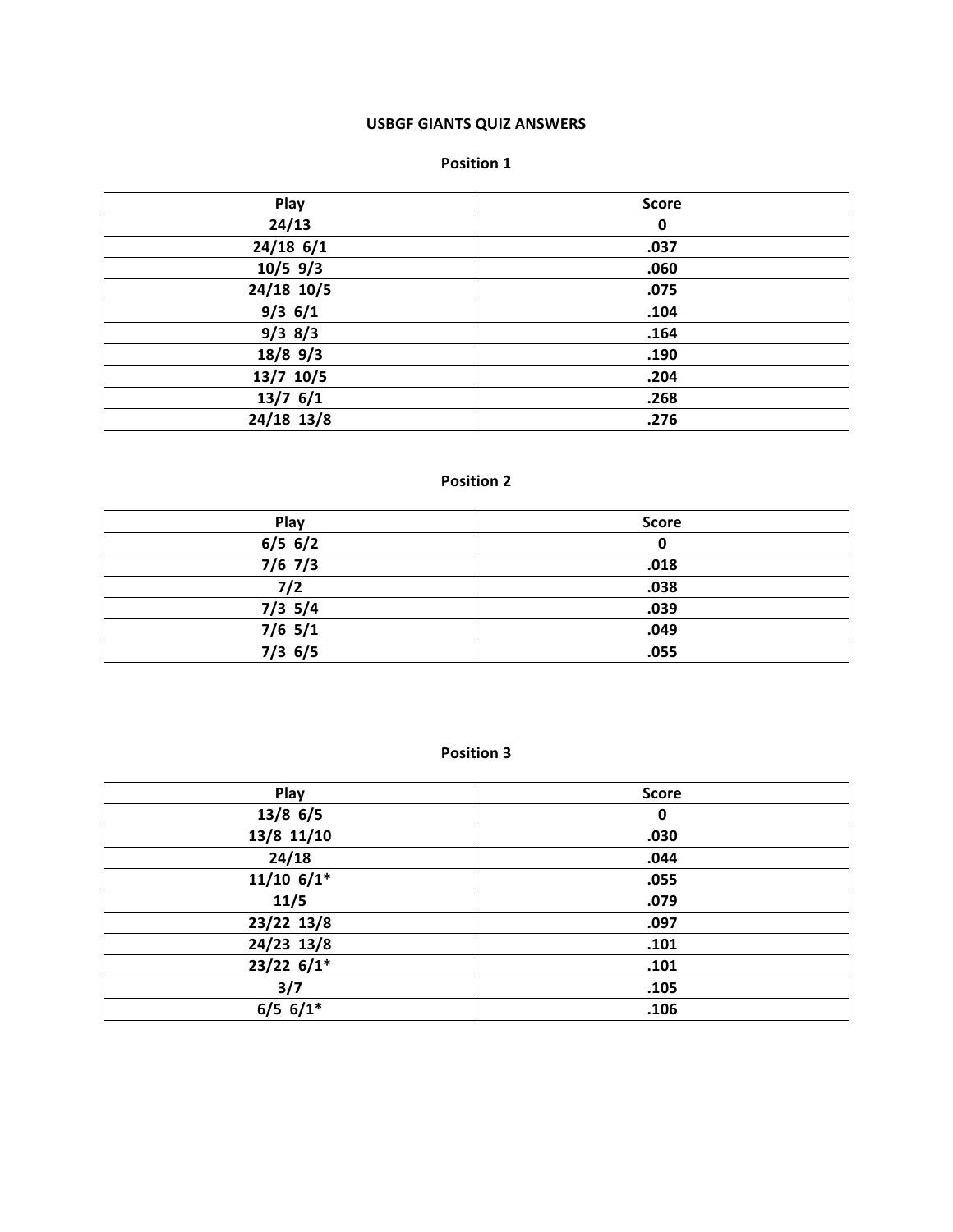| Play        | <b>Score</b> |
|-------------|--------------|
| $6/3$ 5/3   | $\mathbf 0$  |
| $10/7$ 6/4  | .021         |
| $13/10$ 6/4 | .026         |
| $13/10$ 5/3 | .029         |
| 24/21 23/21 | .031         |
| 13/11 10/7  | .040         |
| 13/8        | .041         |
| $10/7$ 5/3  | .046         |
| 13/116/3    | .057         |
| $10/8$ 6/3  | .061         |

## **Position 5**

| Play      | Score |
|-----------|-------|
| $9/5$ 9/4 |       |
| 13/9 13/8 | .089  |
| 13/4      | .315  |

| Play       | <b>Score</b> |
|------------|--------------|
| $7/3$ 6/3  | u            |
| $9/6$ 9/5  | .097         |
| 13/10 13/9 | .129         |
| 13/6       | .158         |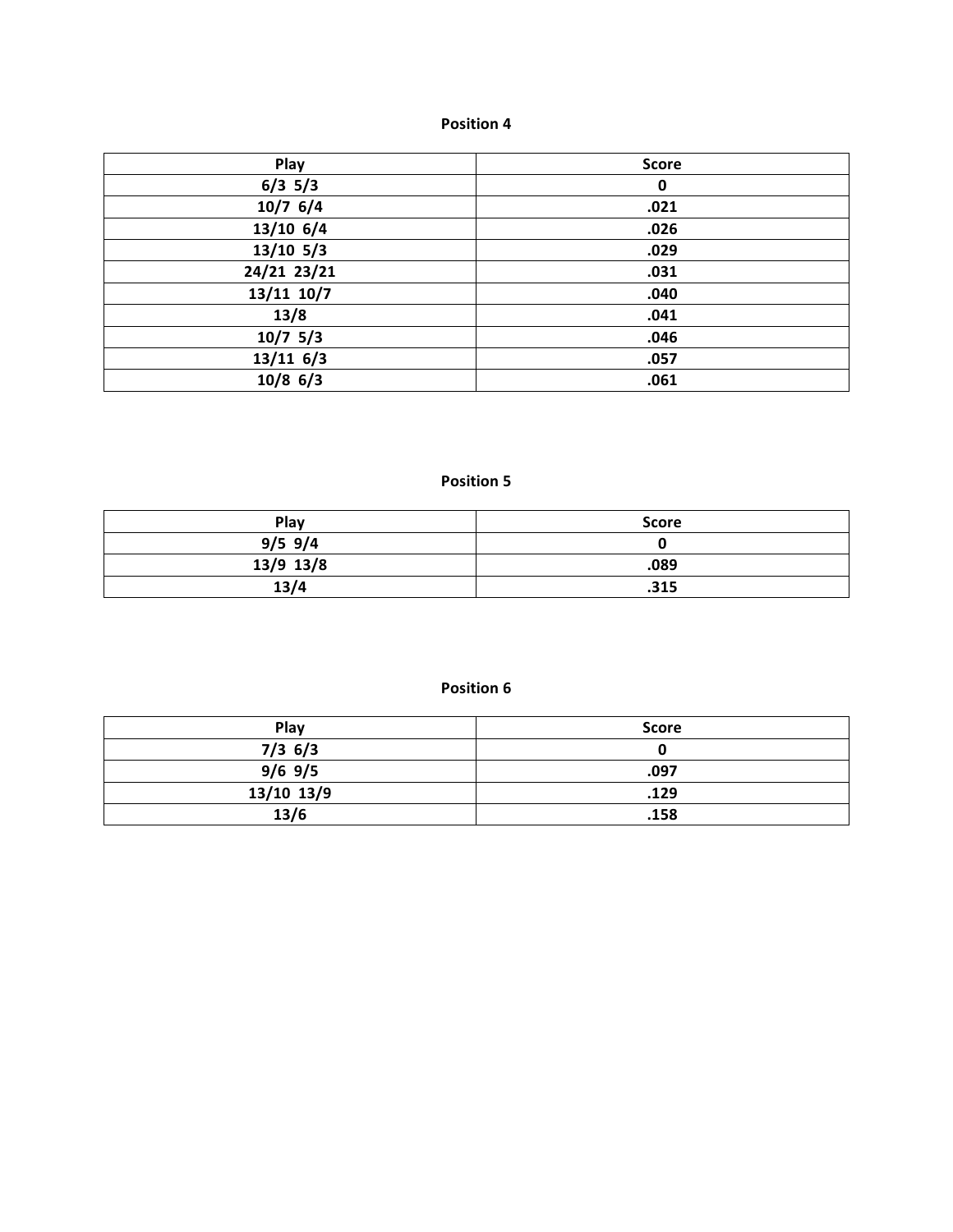| Play        | <b>Score</b> |
|-------------|--------------|
| $13/9$ 6/1* | $\mathbf 0$  |
| 13/8 12/8   | .025         |
| $12/8$ 6/1* | .036         |
| $13/8$ 6/2  | .077         |
| 12/3        | .078         |
| 13/9 12/7   | .105         |
| $12/7$ 6/2  | .110         |
| $6/2$ 6/1*  | .112         |
| $8/3$ 6/2   | .139         |
| $13/9$ 8/3  | .145         |

## **Position 8**

| <b>Play</b>   | Score |
|---------------|-------|
| Bar/24 20/16* |       |
| <b>Bar/20</b> | .046  |
| Bar/24 9/5*   | .063  |

| Play             | <b>Score</b> |
|------------------|--------------|
| $8/7(2)$ 8/6     | 0            |
| $16/15$ 8/7(3)   | .075         |
| $13/12$ 8/7(3)   | .114         |
| $16/14$ 8/6      | .178         |
| $13/11$ 8/6      | .181         |
| $8/6$ 4/3*(2)    | .199         |
| 9/7(2)           | .200         |
| 13/9             | .213         |
| $8/7(2)$ 4/3*(2) | .227         |
| 16/15 13/12 8/6  | .232         |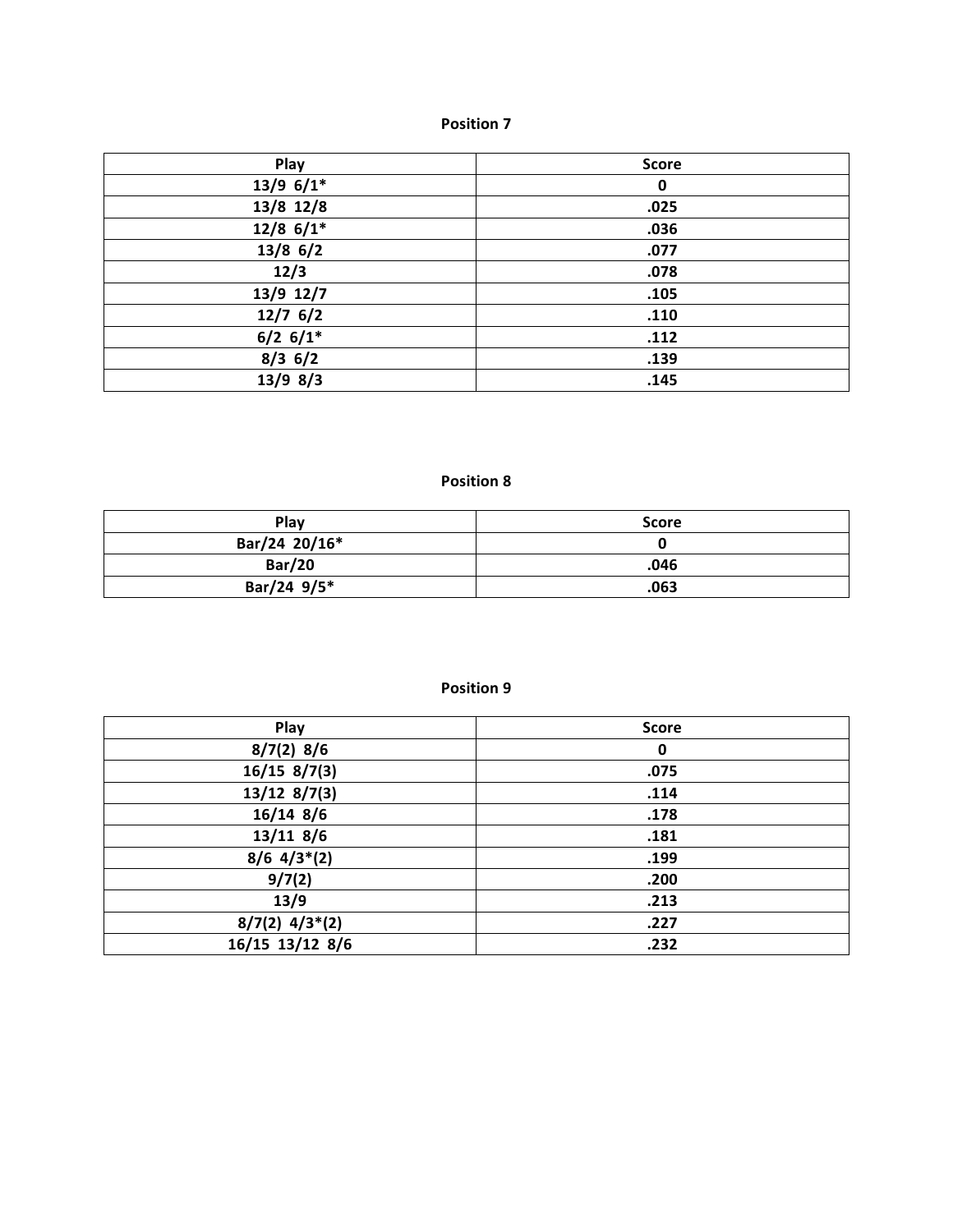| Play        | <b>Score</b> |
|-------------|--------------|
| 13/6        | $\mathbf 0$  |
| 13/10 13/9  | .052         |
| 18/11       | .055         |
| $7/4$ $7/3$ | .064         |
| 8/1         | .066         |
| $8/4$ 6/3   | .085         |
| 18/15 18/14 | .087         |
| $7/4$ 6/2   | .091         |
| $6/2$ 4/1   | .118         |

## **Position 11**

| Play         | <b>Score</b> |
|--------------|--------------|
| 24/20 23/22  |              |
| $23/16*$     | .035         |
| $8/5$ * 5/1* | .060         |
| $24/20$ 8/5* | .267         |
| $13/9$ 8/5*  | .329         |

| Play               | <b>Score</b> |
|--------------------|--------------|
| Bar/23 8/4 6/4     | 0            |
| Bar/23 7/5(3)      | .246         |
| Bar/23 7/5 6/4(2)  | .256         |
| Bar/23 13/11 13/9* | .328         |
| Bar/23 13/9* 9/7   | .346         |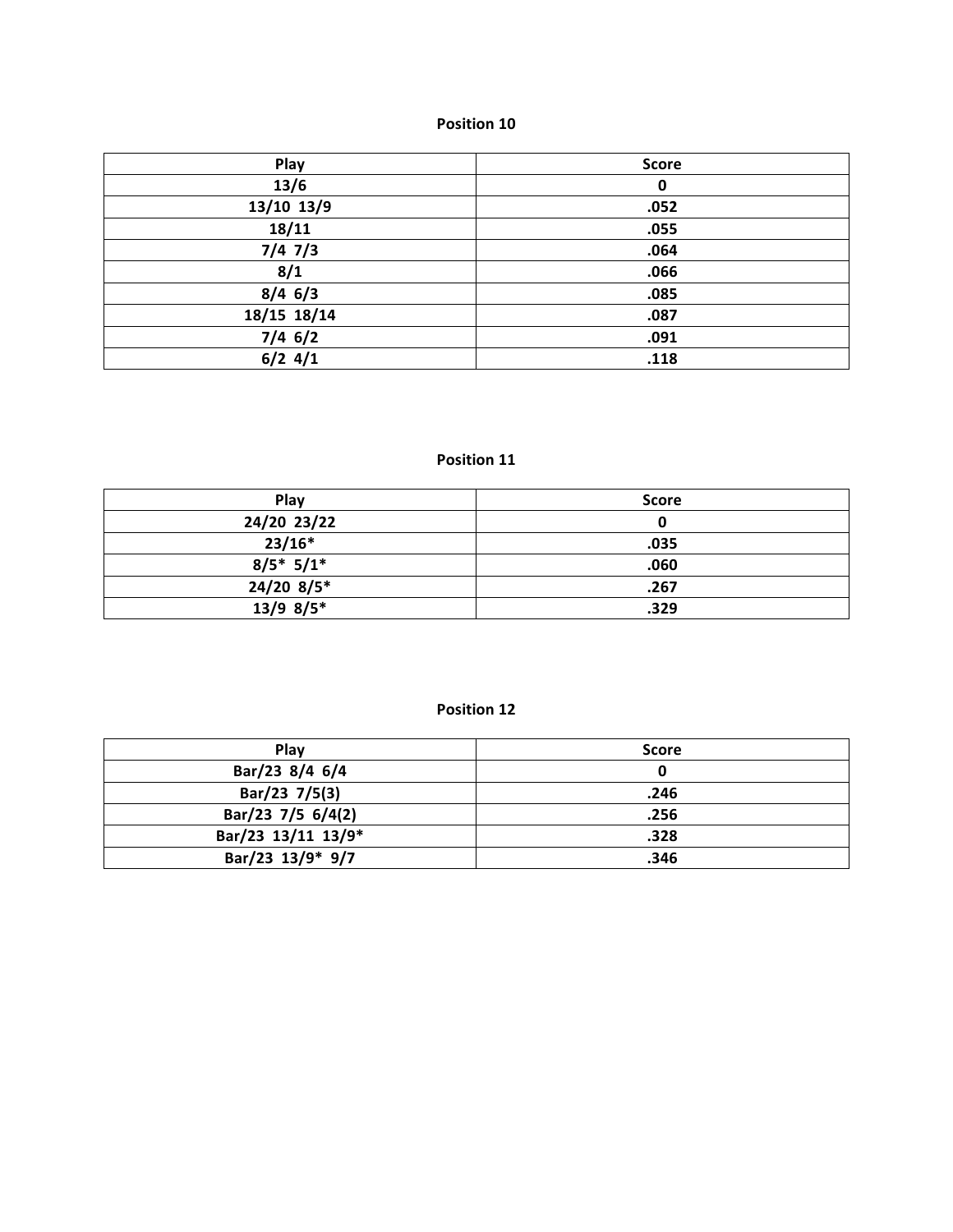| Play        | <b>Score</b> |
|-------------|--------------|
| 20/15 14/10 | $\mathbf 0$  |
| $6/1$ 5/1   | .024         |
| 20/11       | .025         |
| 20/16 14/9  | .034         |
| 14/5        | .035         |
| $14/10$ 6/1 | .055         |
| $14/9$ 5/1  | .069         |
| $14/9$ 6/2  | .086         |
| 20/16 20/15 | .253         |
| $20/15$ 6/2 | .283         |
| $20/15$ 5/1 | .291         |
| $20/16$ 6/1 | .296         |
| $6/2$ 6/1   | .466         |

#### **Position 14**

| Play         | <b>Score</b> |
|--------------|--------------|
| $13/7$ 6/4   | 0            |
| 13/11 13/7   | .035         |
| $13/7$ 9/7   | .076         |
| $9/3* 6/4$   | .103         |
| $22/16$ 6/4  | .103         |
| 22/14        | .106         |
| 22/20 22/16  | .112         |
| $9/7$ $9/3*$ | .120         |
| $13/11$ 9/3* | .123         |
| $8/2$ 6/4    | .131         |

| Play        | <b>Score</b> |
|-------------|--------------|
| 23/20 13/12 | 0            |
| 18/15 12/11 | .018         |
| $12/9$ 6/5  | .024         |
| 23/20 12/11 | .027         |
| 23/22 12/9  | .042         |
| 18/15 13/12 | .044         |
| 12/8        | .046         |